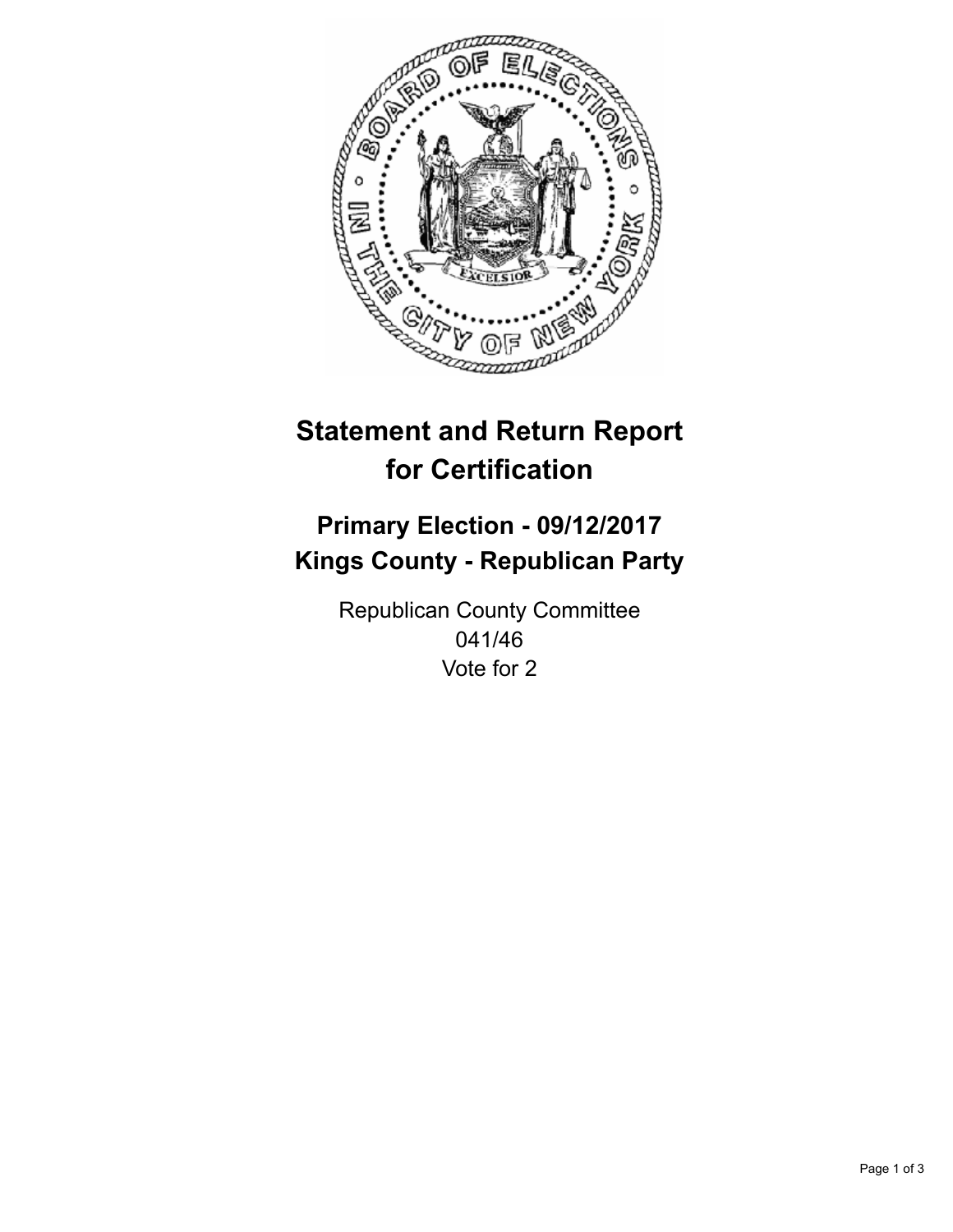

## **Assembly District 46**

| <b>PUBLIC COUNTER</b>                                    | 49       |
|----------------------------------------------------------|----------|
| MANUALLY COUNTED EMERGENCY                               | 0        |
| ABSENTEE / MILITARY                                      | 5        |
| AFFIDAVIT                                                | $\Omega$ |
| <b>Total Ballots</b>                                     | 54       |
| Less - Inapplicable Federal/Special Presidential Ballots | 0        |
| <b>Total Applicable Ballots</b>                          | 54       |
| <b>GEORGE R. ARNDT</b>                                   | 8        |
| KOKONA KORDISTOS                                         | 14       |
| <b>MARY MCCARTHY</b>                                     | 27       |
| <b>KEVIN R. MCCARTHY</b>                                 | 24       |
| <b>Total Votes</b>                                       | 73       |
| Unrecorded                                               | 35       |